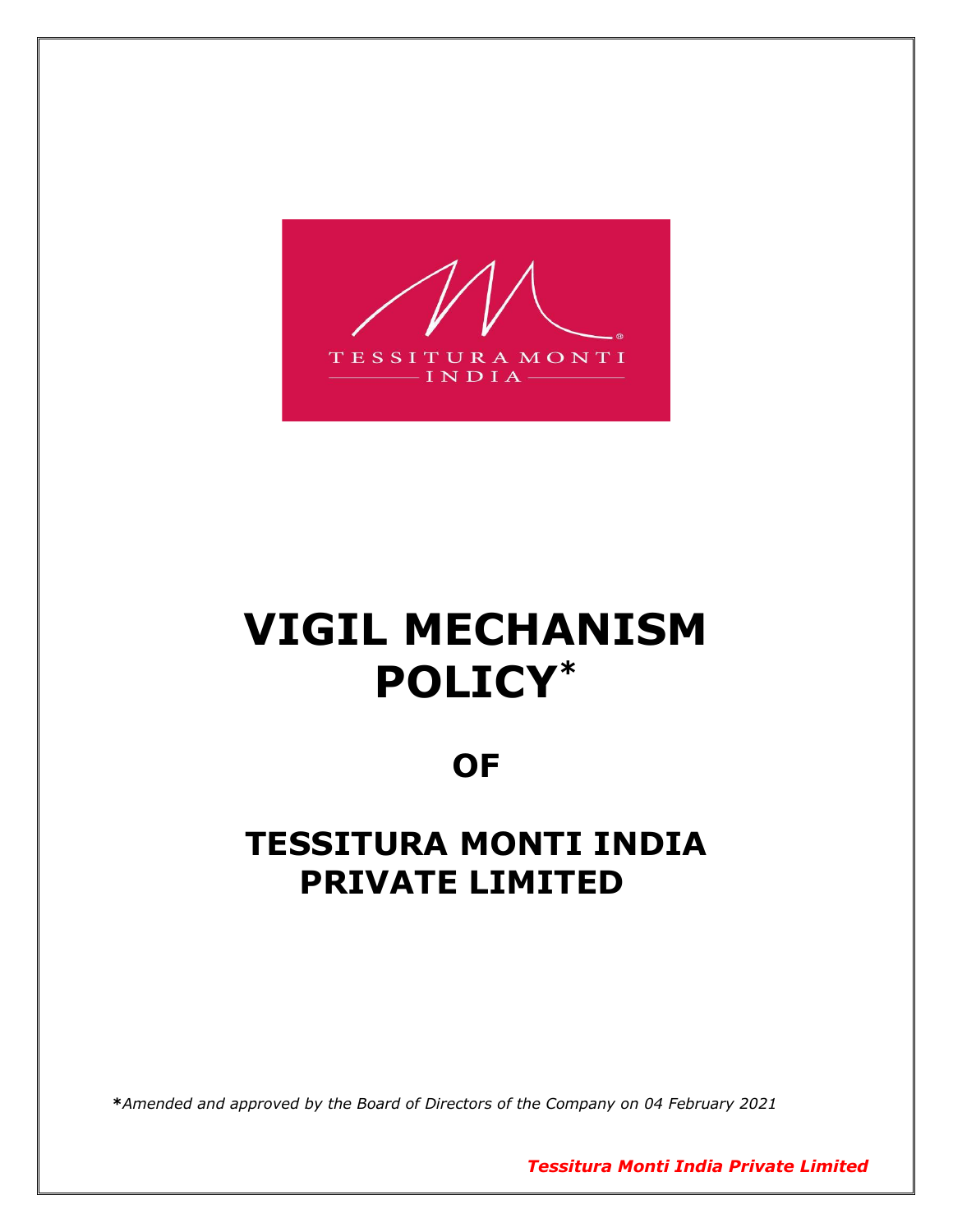#### **1. PURPOSE**

Tessitura Monti India Private Limited believes that the Directors and Employees should conduct their affairs in fair and transparent manner by adopting highest standards of ethical behavior, professionalism, integrity and honesty. The Company is committed to developing a culture where it is safe for all Directors and Employees to raise concerns about any Unacceptable Activities and/or any event of misconduct within the Company.

Pursuant to Section 177(9) of the Companies Act, 2013, provides that the Companies having borrowed money in excess of Rupees Fifty Crores needs to establish a mechanism called "Vigil Mechanism" for Employees and Directors to report the genuine concerns.

The purpose of this policy is to devise a procedure by which Employee can report to the Company, allegations of known or suspected alleged Unacceptable Activities (as defined hereinafter) within the Company.

The policy neither releases Directors and/or Employees from their duty of confidentiality in the course of their work, nor is it a route for taking up a grievance about a personal situation.

#### **2. DEFINITION**

**"Company"** means Tessitura Monti India Private Limited

**"Director"** shall mean the Directors of the Company from time to time, or their alternatives

**"Employee"** shall mean every employee of the company (including abroad employee, if any) including Directors in the employment of the Company.

**"Administrator"** shall the Director appointed by the Board for the purpose of receiving all reports/disclosure under this policy and ensuring appropriate action. The Board has appointed Dr. Manuel Monti as Administrator to Vigil Mechanism.

**"Whistle Blower"** shall mean an Employee of the Company and includes who informs a manager, supervisor or the Administrator about an activity which that person believes to be fraudulent or dishonest.

**"Unacceptable Activities"** shall mean the below activities, but not limited to,

- i. Victimization or harassment of personnel;
- ii. Negligence causing substantial and specific danger to public health and safety;
- iii. Questionable accounting, internal accounting controls or auditing matters;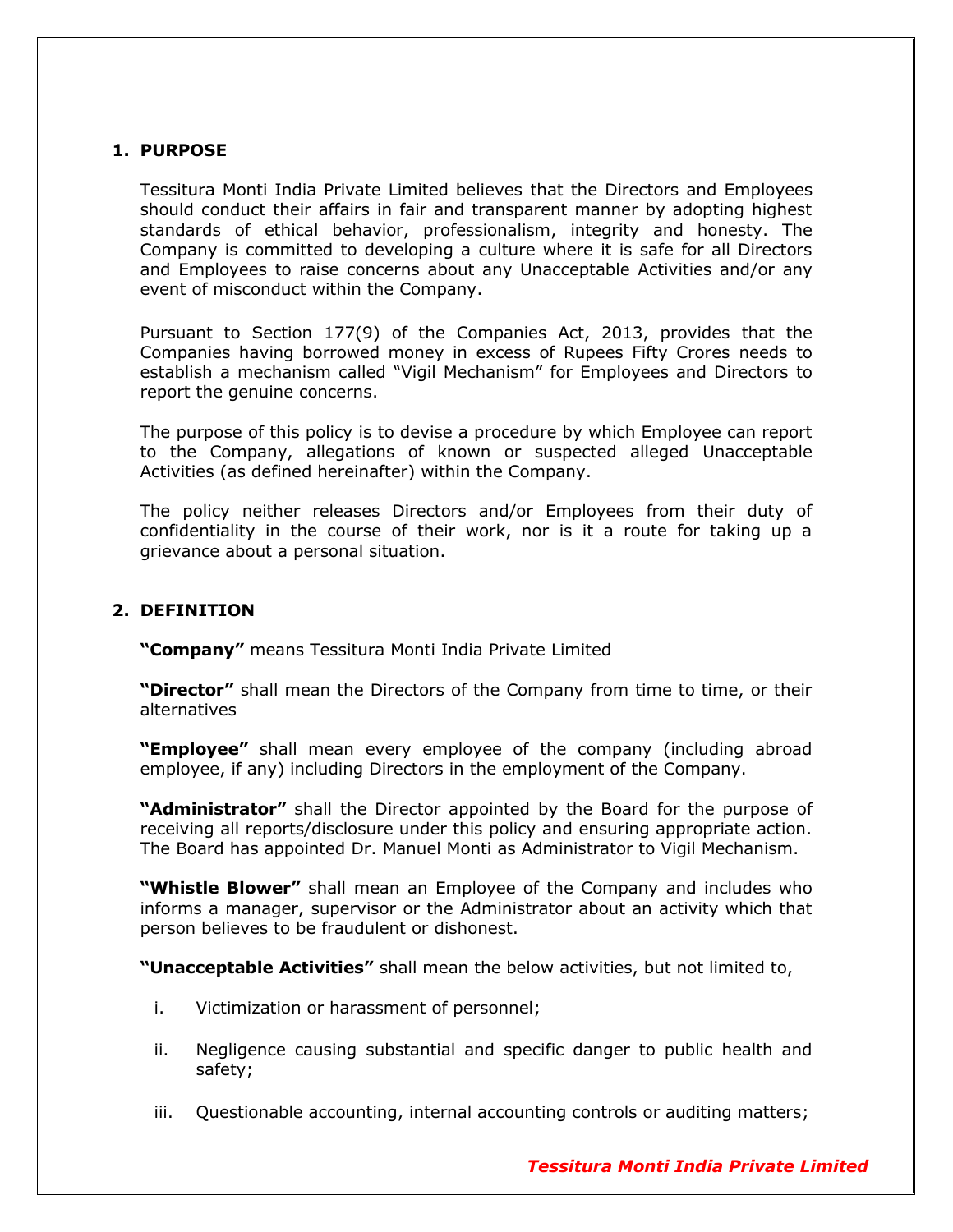- iv. Disclosures in documents filed by the Company with statutory authorities and other public disclosures made by the Company that may not be complete or accurate;
- v. Fraudulent financial reporting;
- vi. Violations of the Company's Code of Conduct for Directors and Senior Management or other Code of Conduct framed by the Company, if any
- vii. Violations of laws applicable to the Company;
- viii. Forgery or alteration of documents;
- ix. Misappropriation or misuse of Company resources, such as funds, supplies or other assets;
- x. Pursuit of a benefit or advantage in violation of conflict of interest policy of the Company;
- xi. Authorizing or receiving compensation for goods not received or services not rendered;
- xii. Authorizing or receiving compensation for hours/days not worked;
- xiii. Unauthorized alteration or manipulation of computer files;
- xiv. Disclosure of confidential information to outsider;
- xv. Any other activity by an Employee that is undertaken in the performance of the Employee's official duties, whether or not that action is within the scope of his/her employment, and which is in violation of any law or regulation, or constitutes malfeasance, bribery, fraud, misuse of Company property, or willful omission to perform his/ her duties, or involves gross misconduct.

#### **3. PROCESS**

Employees are encouraged to use below guidelines of this policy for reporting Unacceptable Activities:

#### **a. Administration of the policy**

The Board of Directors appointed Dr. Manuel Monti, as a "Vigil Mechanism Administrator" who shall responsible for administering the Company's Vigil Mechanism. Administrator will report directly to the Board of the Company on matters arising under this policy.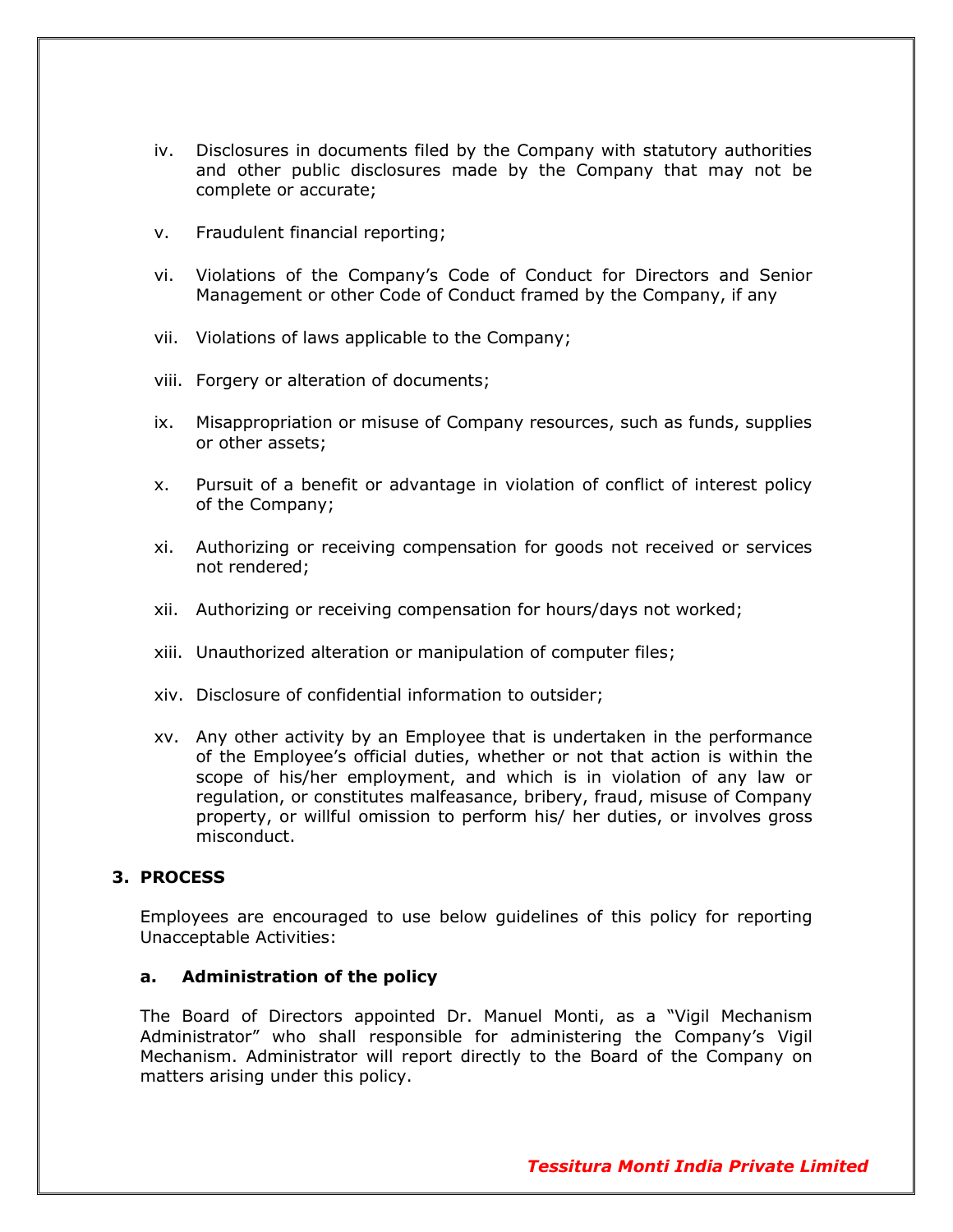#### Responsibilities of Administrator:

- i. Administering, implementing and overseeing ongoing compliance under the Policy.
- ii. Establishing, amending where necessary and administering procedures to assure that such reports of Unacceptable Activities will be collected, reviewed promptly, treated or resolved in an appropriate manner, and retained.
- iii. Making himself available to discuss with Employees any complaints raised or reports filed.
- iv. Notifying the sender and acknowledge receipt of the reported violation or suspected violation. All reports will be promptly investigated and appropriate corrective action will be taken if warranted after the investigation.
- v. Establishing, amending wherever necessary and administering procedures that enable Employees to submit reports of Unacceptable Activities and related concerns in a confidential manner.
- vi. Ensuring that the individuals of the Company who are responsible for preparing and reviewing the Company's statutory filings and other public disclosures are made aware of reports of Unacceptable Activities involving the Company's accounting, auditing, and internal auditing controls or disclosure practices.

#### **b. Reporting Requirement**

Employee/s may report information concerning Unacceptable Activities to the Administrator. Such reports may be submitted in a confidential or anonymous manner. Such reports may be made in writing or by an email (email id: [rmm@monti.it\)](mailto:kelkar@monti.co.in) to the Administrator so as to assure a clear understanding of the issues, or may be in oral or telephonic conversation also. Such reports should be factual rather than speculative and should contain specific information to allow for proper assessment of the nature, extent and urgency of the issues raised in the report.

Employee/s should provide as much specific information as possible including names, dates, places and events that took place, the Employees' perception as to why the incident constitutes an Unacceptable Activity.

#### Reporting Employee/s should refrain from:

- i. Obtaining evidence for which they do not have a right of access and
- ii. Conducting their own investigation.